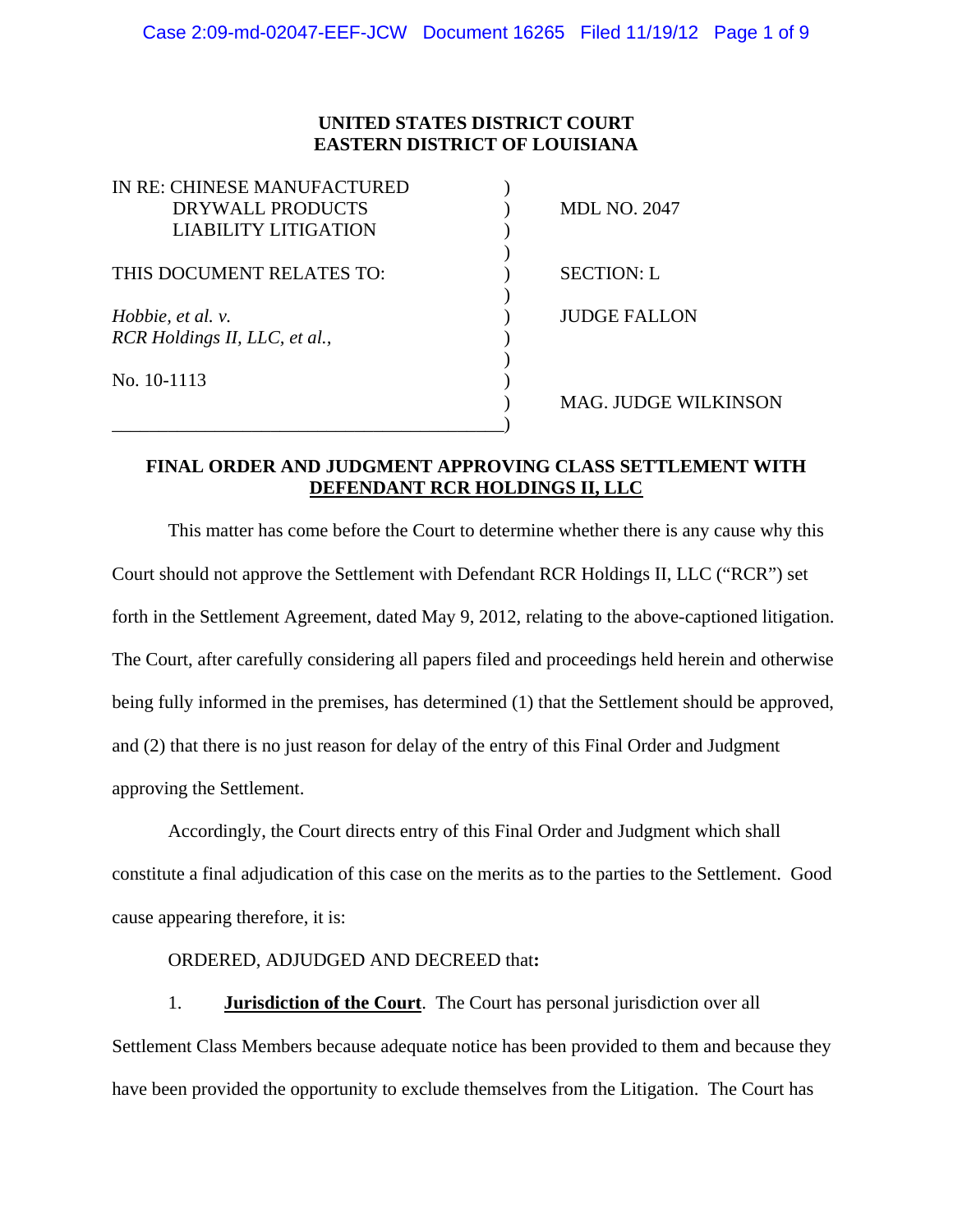#### Case 2:09-md-02047-EEF-JCW Document 16265 Filed 11/19/12 Page 2 of 9

subject matter jurisdiction over this Litigation, including, without limitation, jurisdiction to approve the Settlement Agreement and to dismiss the Litigation on the merits and with prejudice.

2. **Incorporation of Documents.** This Final Order and Judgment incorporates herein and makes a part hereof (i) the Settlement Agreement (a copy of which, without exhibits, is appended hereto as Exhibit 1); (ii) the Class Notice (a copy of which is appended hereto as Exhibit 2); and, (iii) the CAFA service list (appended hereto as Exhibit 3). The definitions of terms set forth in the Settlement Agreement are incorporated hereby as though fully set forth in this Judgment.

3. **Final Certification of the Class for Settlement Purposes.** A class for settlement purposes is hereby finally certified consisting of all persons who, as of September 21, 2009, owned a Residence located in Villa Lago at Renaissance Commons in Boynton Beach, Florida, regardless of whether or not they own the unit as of the Notice Date. Excluded from the Settlement Class are the units owned by RCR, and any other Defendant in the *Hobbie* matter and any person, firm, trust, corporation, or other entity related or affiliated with Defendants including, without limitation, persons who are officers, directors, employees, associates or partners of the Defendants. There have been no Class Members who have timely and validly excluded themselves from the Settlement Class. Thus, all Settlement Class Members are bound by this Final Order and Judgment and the terms of the Settlement Agreement.

4. **Class Findings.** For purposes of the Settlement of the Litigation (without an adjudication on the merits), the requirements of due process and the Federal Rules of Civil Procedure and the Rules of the Court have been met in that:

 The members of the Settlement Class are so numerous that it is impracticable to bring all members of the Settlement Class before the Court.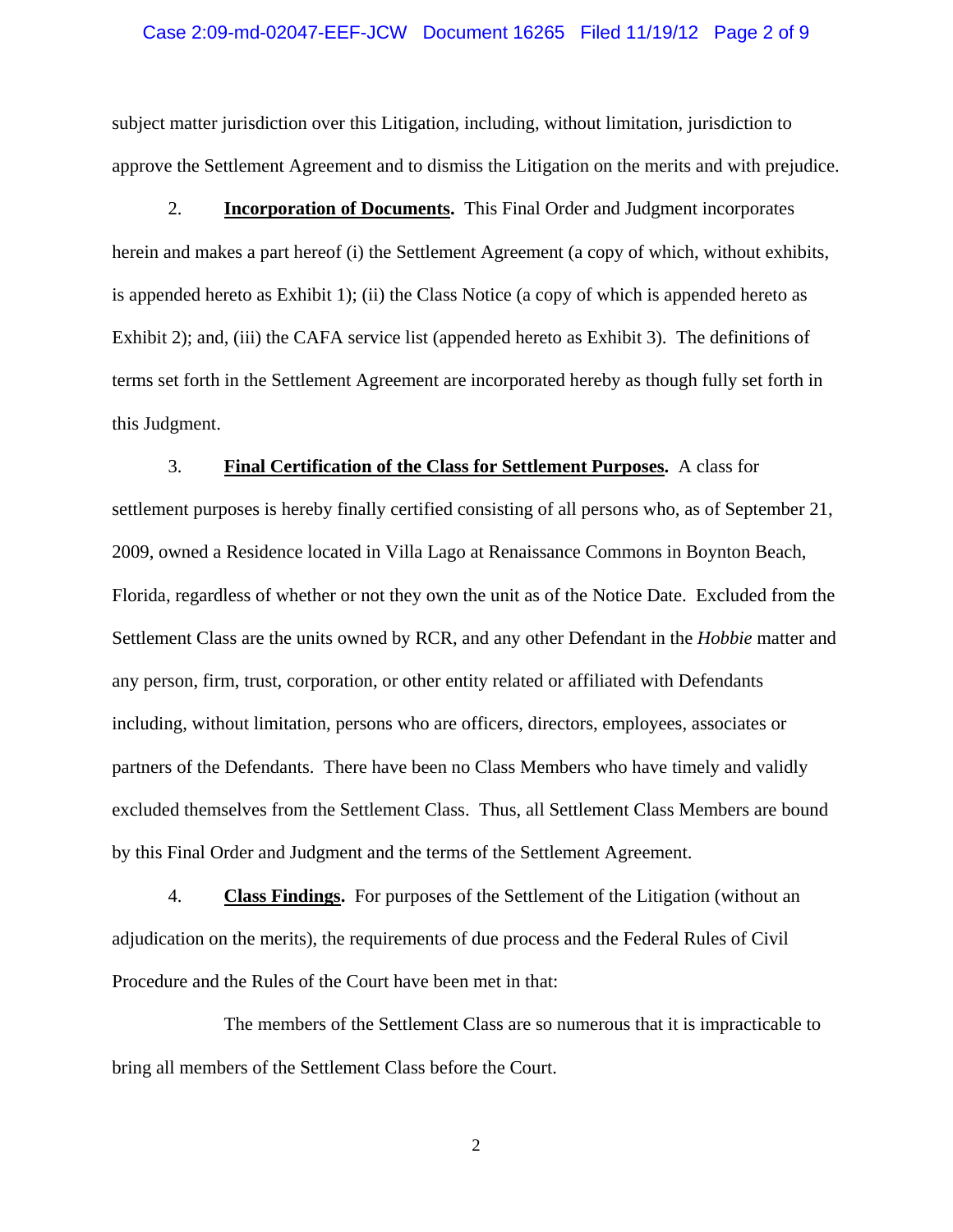#### Case 2:09-md-02047-EEF-JCW Document 16265 Filed 11/19/12 Page 3 of 9

 There is a well-defined community of interest among members of the Settlement Class in certain questions of law or fact that are common to the Settlement Class, are substantially similar, and predominate over any individual questions of fact and law. The Plaintiffs allege, *inter alia*, that RCR sold Residences constructed with Chinese Drywall when it knew, but failed to disclose, any information about unsafe materials used in the construction of the Residences or common elements of Villa Lago. Thus, common questions include whether: (i) RCR sold Residences constructed with Chinese Drywall during the Class Period; and, (ii) RCR's conduct fell below the duty of care owed by RCR to the Settlement Class. These common questions are central to each Settlement Class Member's claim and predominate over questions affecting only individual members of the Settlement Class.

The claims of the Class Representative, Wendy Lee Hobbie, are typical of the claims of the Settlement Class, and the Class Representative will fairly and adequately protect the interests of the Class, in that: (i) the interests of the Class Representative and the nature of her alleged claims are consistent with those of the Settlement Class; (ii) there are no conflicts between or among the Class Representative and Settlement Class Members; (iii) the Class Representative has been and is capable of continuing to be an active participant in both the prosecution of, and the settlement negotiations of, the Litigation; and (iv) the Class Representative and the Settlement Class Members are represented by qualified, reputable counsel who are experienced in preparing and prosecuting class actions, including those involving the sort of practices alleged in the Second Amended Complaint.

A resolution of the Litigation in the manner proposed by the Settlement Agreement is superior to other available methods for a fair and efficient adjudication of the Litigation. In making these findings, the Court has considered, among other factors: (i) the interest of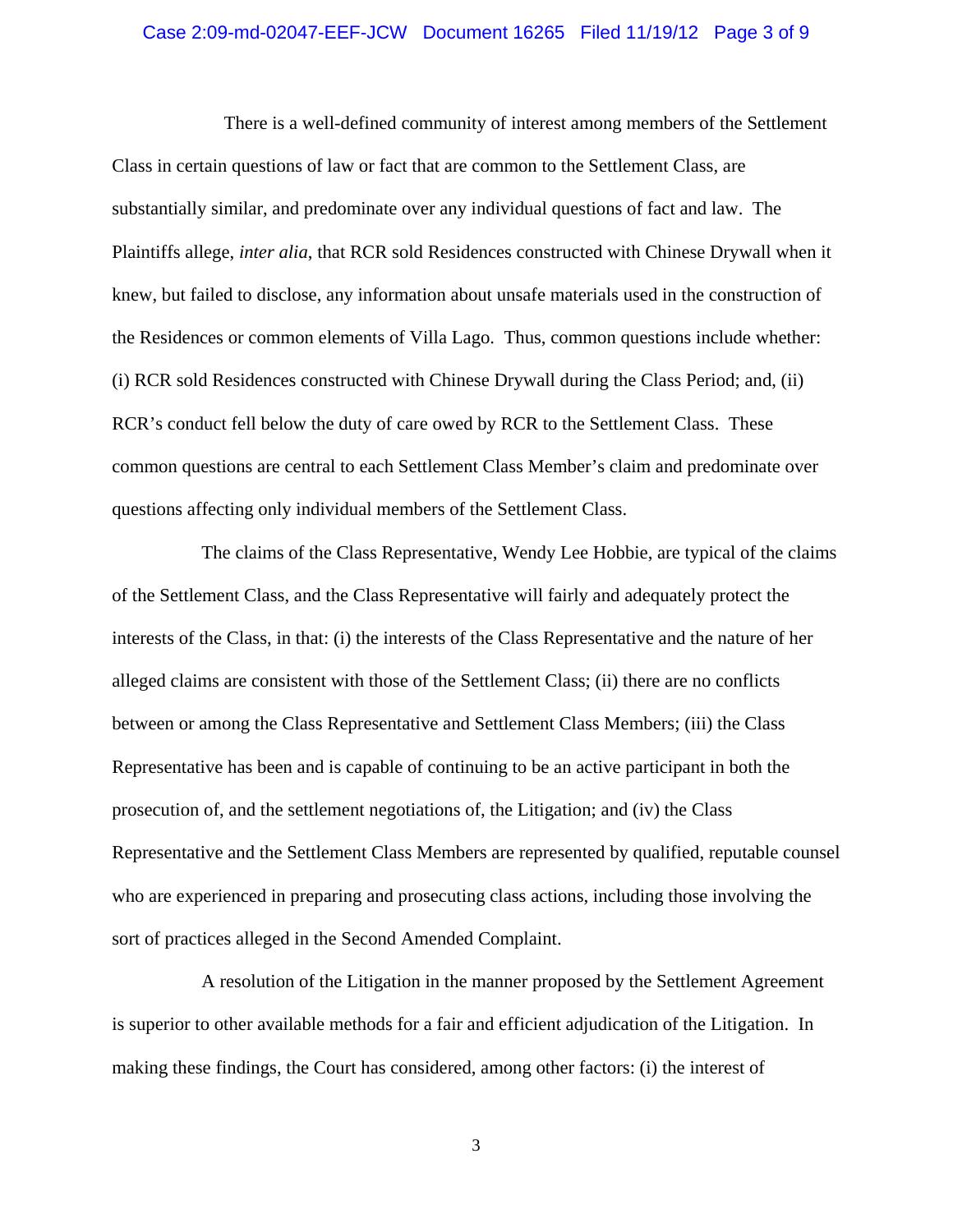#### Case 2:09-md-02047-EEF-JCW Document 16265 Filed 11/19/12 Page 4 of 9

Settlement Class Members in individually controlling the prosecution or defense of separate actions; (ii) the impracticability or inefficiency of prosecuting or defending separate actions; (iii) the extent and nature of any litigation concerning these claims already commenced; and (iv) the desirability of concentrating the litigation of the claims in a particular forum.

5. **Satisfaction of Due Process**. The Court finds that the mailing of the Class Notice and the publishing of the Class Notice on the Court's website as provided for by, and undertaken pursuant to, the Preliminary Approval Order (i) constituted the best practicable notice to members of the Settlement Class under the circumstances, (ii) constituted notice that was reasonably calculated, under the circumstances, to apprise members of the Settlement Class of the pendency of the Litigation and of the terms of the Settlement Agreement and their rights thereunder, including their rights to object to those terms or to exclude themselves from the proposed Settlement and to appear at the Fairness Hearing, (iii) was reasonable and constituted due, adequate and sufficient notice to all persons entitled to be provided with notice, and (iv) fully complied with the requirements of the United States Constitution, the Federal Rules of Civil Procedure and the Rules of the Court.

6. **CAFA Notice**. The Court finds that service of the Settlement Agreement together with the materials specified in 28 U.S.C. § 1715(b), upon the entities and individuals listed in Exhibit 3 hereto on May 24, 2012, constituted sufficient and adequate notice to the appropriate federal and state officials as required by the Class Action Fairness Act ("CAFA"), 28 U.S.C. § 1715.

7. **Adequate Representation.** Settlement Class Counsel and the Class Representative have adequately represented the Settlement Class throughout this Litigation.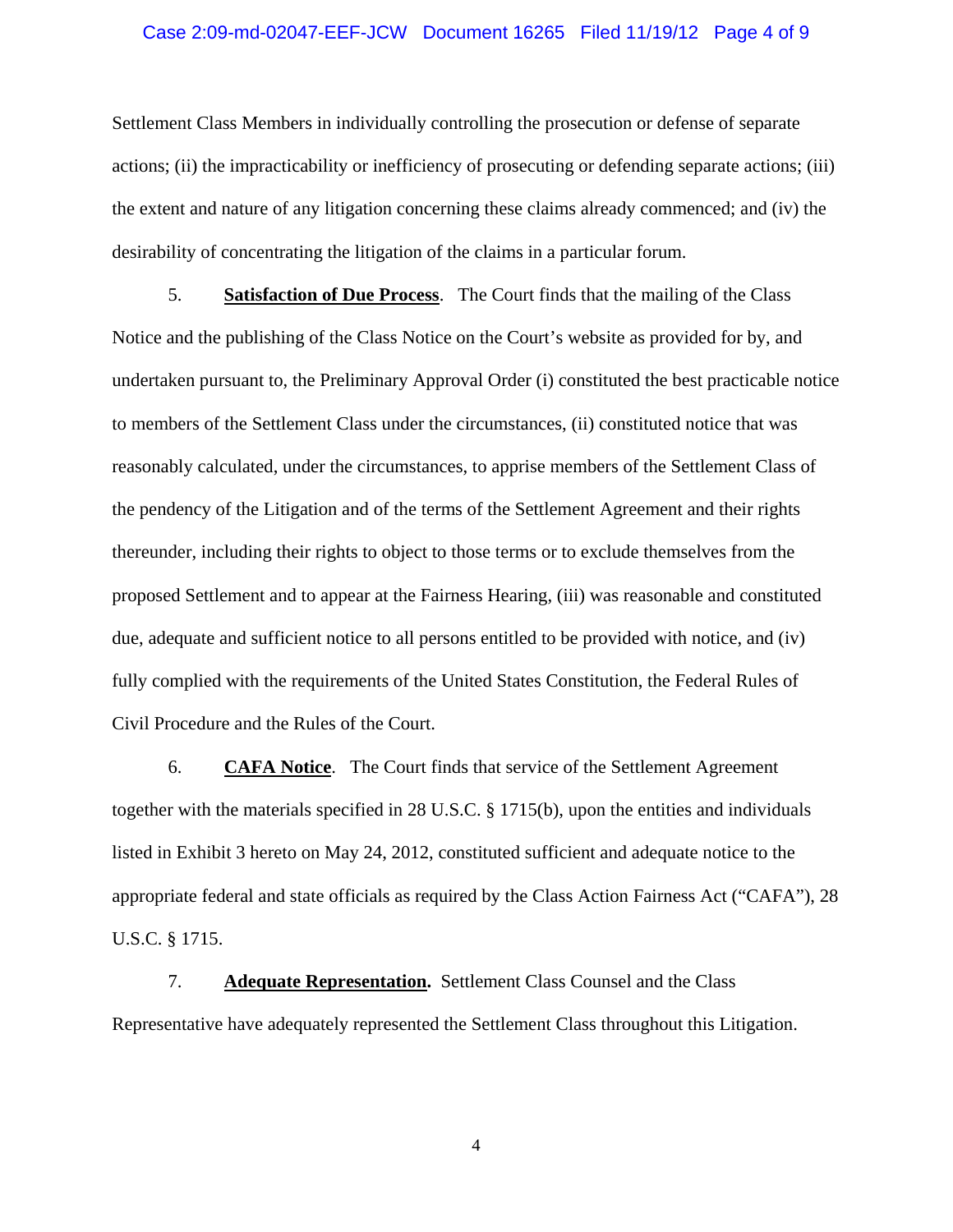#### Case 2:09-md-02047-EEF-JCW Document 16265 Filed 11/19/12 Page 5 of 9

Therefore, the Court finds that Gary E. Mason and Daniel R. Bryson of Whitfield Bryson  $\&$ Mason LLP, Joel R. Rhine of Rhine Law Firm, P.C., and Adam Linkhorst of Linkhorst & Hockin P.A. shall be appointed as Settlement Class Counsel and Wendy Lee Hobbie shall be appointed Settlement Class Representative.

8. **Final Approval.** The terms and provisions of the Settlement Agreement have been entered into in good faith and are hereby fully and finally approved as fair, reasonable and adequate as to, and in the best interests of, both RCR and the Participating Class Members and in full compliance with all applicable requirements of law, including constitutional due process. RCR and Participating Class Members are hereby directed to implement and consummate the Settlement Agreement according to its terms and provisions.

9. **Claims Released.** The Release set forth in Section 5.1.1 of the Settlement Agreement is expressly incorporated in this Final Order and Judgment in all respects (and also is set forth in its entirety, below) and is effective as of the date of this Final Order and Judgment, such that RCR and the Released Parties are forever discharged from the claims or liabilities that are the subject of the Release. RCR and the Released Parties shall be completely released, acquitted and forever discharged from any and all claims, demands, judgments, actions, suits, or causes of action, known or unknown, whether class, individual or otherwise (whether or not any member of the Settlement Class has objected to the Settlement or makes a claim upon or participates in the Settlement Fund, whether directly, representatively, derivatively, or in any other capacity): (i) that members of the Settlement Class ever had, have now or hereafter can, shall, or may have on account of, arising out of, or relating to any act or omission of RCR or the Released Parties concerning Chinese Drywall at the Residences, including but not limited to, any conduct alleged and causes of action asserted in the Litigation, or that could have been asserted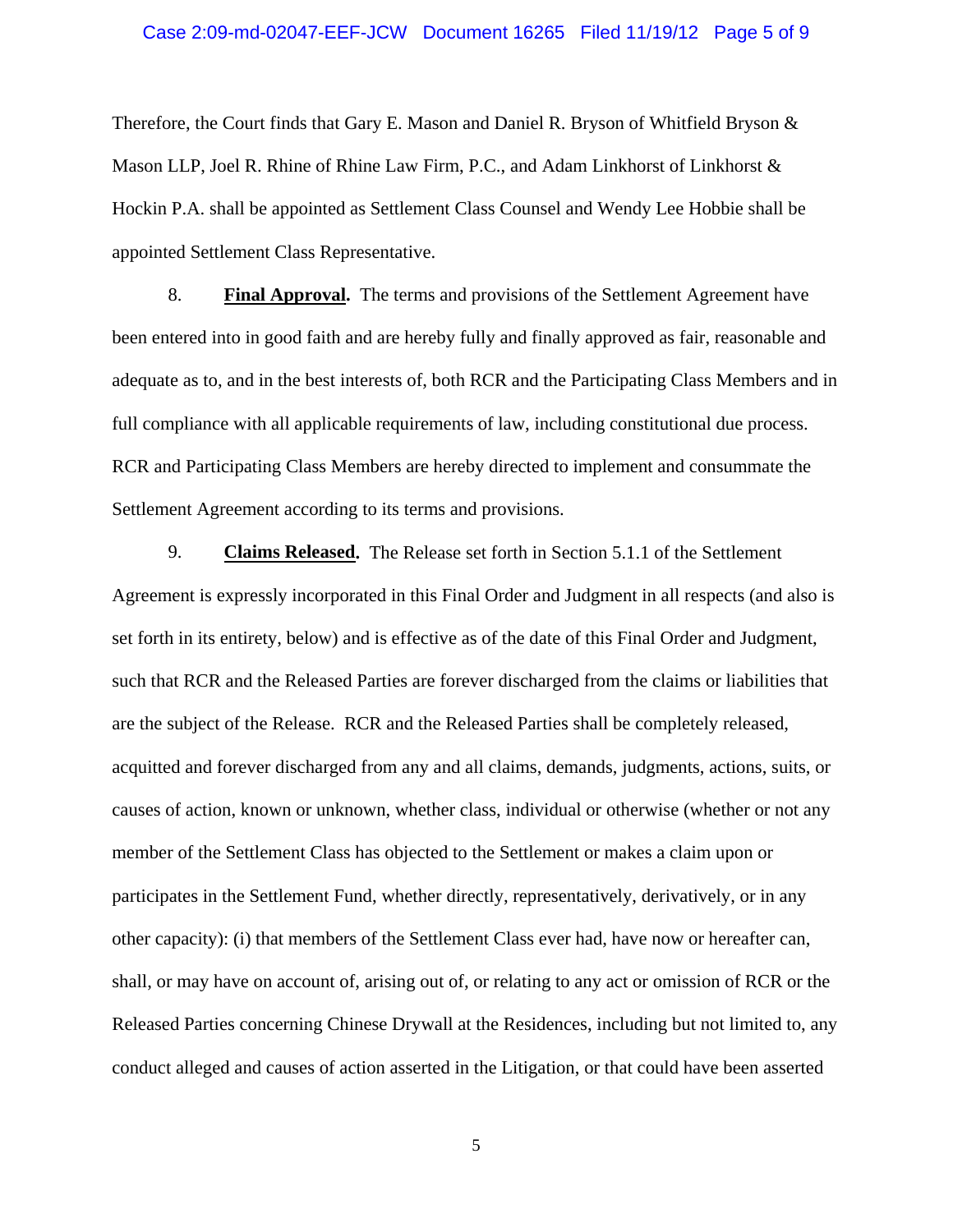#### Case 2:09-md-02047-EEF-JCW Document 16265 Filed 11/19/12 Page 6 of 9

or alleged in the Litigation and that arise out of the facts alleged in the Litigation; and/or (ii) that were asserted in the Litigation, and/or (iii) that any individual or entity who has not properly opted out, Knauf, and its affiliated companies/subsidiaries, Banner, and its affiliated companies, and/or any Other *Hobbie* Defendants ever had, have now or hereafter can shall or may have on account of, arising out of, or relating to any act or omission of RCR or the Released Parties concerning Chinese Drywall at the Residences, including but not limited to, any conduct alleged and causes of action asserted in the Litigation, or that could have been asserted or alleged in the Litigation and that arise out of the facts alleged in the Litigation (collectively the "Released Claims"). The Participating Class Members shall not, after the Execution Date, seek to establish liability in the Litigation against RCR or any Released Party based, in whole or in part, upon any of these Released Claims or conduct at issue in the Release Claims. Nothing in this Settlement Agreement shall be construed to release any of the Class Members' claims against any of the Other *Hobbie* Defendants or any of the manufacturers of Chinese Drywall.

10. **Permanent Injunction.** All Settlement Class Members who have not been excluded from the Settlement Class (and all persons acting on behalf of Settlement Class Members who have not been excluded from the Settlement Class), any individual or entity who has not properly opted out, Knauf, and its affiliated companies/subsidiaries, Banner, and its affiliated companies, and/or Other *Hobbie* Defendants are hereby permanently and forever barred and enjoined from maintaining, continuing, prosecuting, and/or commencing the Litigation, Related Actions, or any and all claims or actions, pending or future, against RCR that arises from, concerns or otherwise relates, directly or indirectly, to Chinese Drywall. The Court finds that entry of this permanent injunction is necessary and appropriate to aid the Court's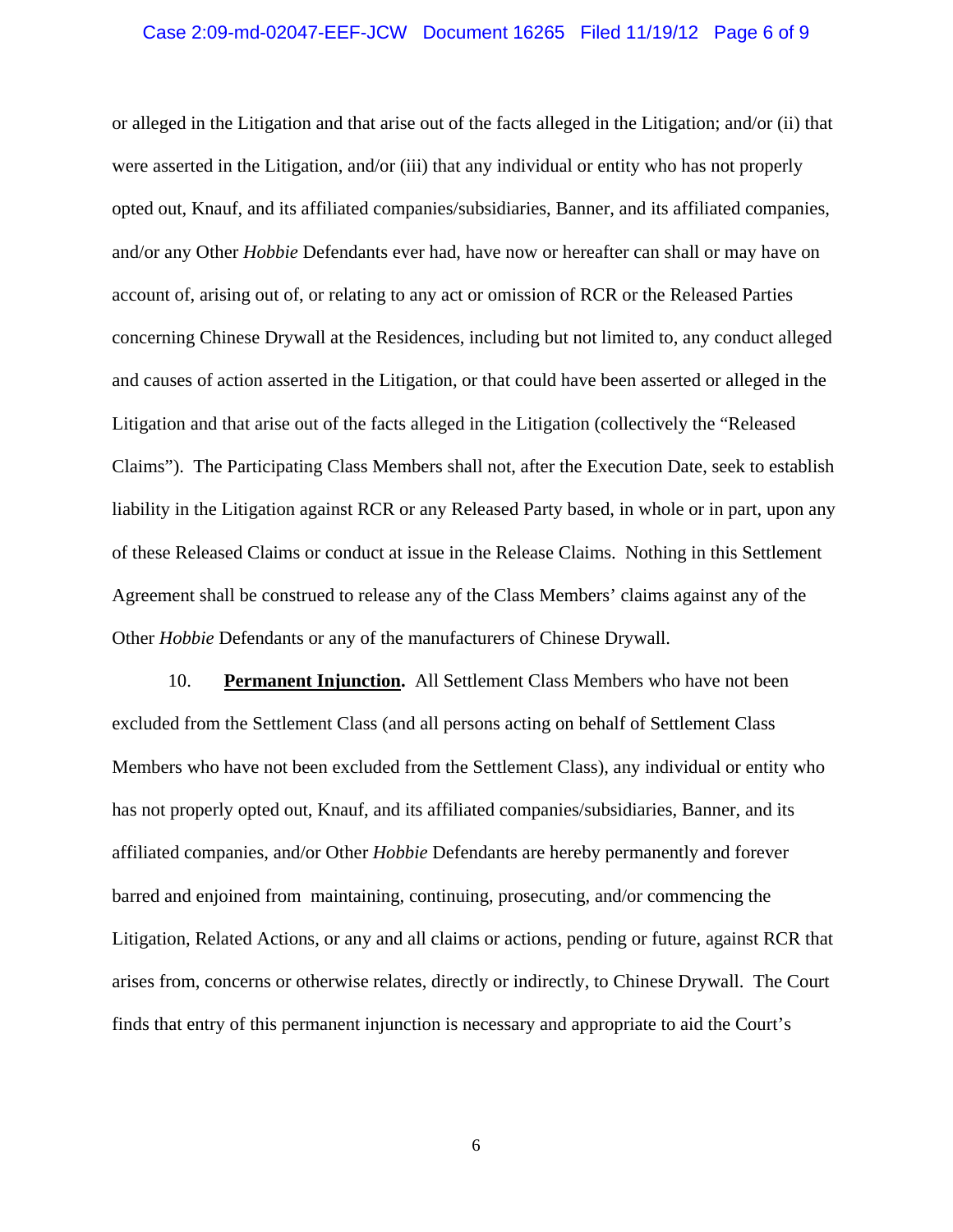#### Case 2:09-md-02047-EEF-JCW Document 16265 Filed 11/19/12 Page 7 of 9

jurisdiction over the Litigation and to protect and effectuate the Settlement Agreement and this Final Order and Judgment.

11. **Binding Effect.** The terms of the Settlement Agreement and of this Final Order and Judgment, including all exhibits thereto, shall be forever binding on the Class Representative, Participating Class Members, and RCR, as well as their heirs, executors and administrators, successors and assigns, and those terms shall have *res judicata* and other preclusive effect in all pending and future claims, lawsuits or other proceedings that assert claims that are encompassed within the Released Claims set forth in Section 5.1.1 of the Settlement Agreement.

12. **No Admissions.** Neither this Final Order and Judgment nor the Settlement Agreement (nor any document referred to herein or any action taken to carry out this Final Order and Judgment) is, may be construed as, or may be used as any evidence, admission or concession by or against the Released Parties of the validity of any claim or any actual or potential fault, wrongdoing or liability whatsoever. Entering into or carrying out the Settlement Agreement, and any negotiations or proceedings related thereto shall not in any event be construed as, or deemed to be evidence of, an admission or concession with regard to the denials or defenses by any of the Released Parties and shall not be offered or received in evidence in any action or proceeding against any of them in any court, administrative agency or other tribunal for any purpose whatsoever other than as evidence of the settlement or to enforce the provisions of this Final Order and Judgment and the Settlement Agreement; provided however, that this Final Order and Judgment and the Settlement Agreement may be filed in any action against or by any of the Released Parties to support a defense of *res judicata*, collateral estoppel, release, waiver, good faith settlement, covenant not to sue, accord and satisfaction, judgment bar or reduction, full faith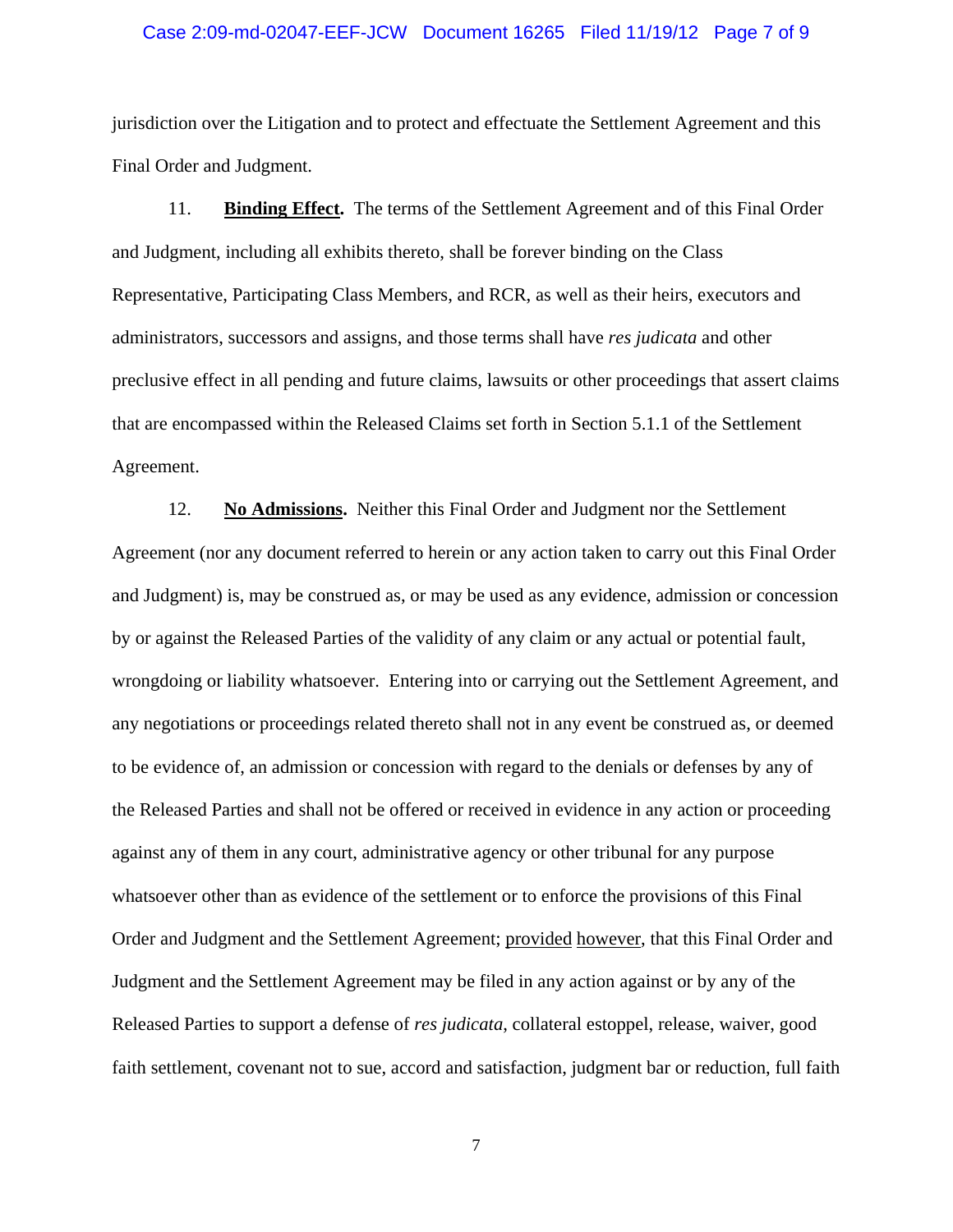#### Case 2:09-md-02047-EEF-JCW Document 16265 Filed 11/19/12 Page 8 of 9

and credit, or any theory of claim preclusion or issue preclusion or similar defense or counterclaim.

13. **Enforcement of Settlement Agreement.** Nothing in this Final Order and Judgment shall preclude any action to enforce its terms or the terms of the Settlement Agreement, including, without limitation, the releases and permanent injunction.

14. **Severability of Attorneys' Fees and Expenses Award.** Notwithstanding anything herein to the contrary, this Final Order and Judgment shall be entirely severable from, and not subject to appeal on the basis of, any award of attorneys' fees and expenses or costs to be made to Settlement Class Counsel and any such award of attorneys' fees and expenses or costs shall have no effect on the finality or effectiveness of this Final Order and Judgment.

15. **Retention of Jurisdiction.** The Court has jurisdiction to enter this Final Order and Judgment. Without affecting the finality of this Judgment in any way, this Court hereby retains continuing and exclusive jurisdiction over: (a) implementation of this Settlement and any distribution to Class Members pursuant to further orders of this Court; (b) disposition of the Settlement Fund pursuant to further orders of this Court; (c) hearing and determining an application for attorneys' fees, costs, expenses, and interest; (d) RCR until the final judgment contemplated herein has become effective and each and every act agreed to be performed by the Settling Parties all have been performed pursuant to the Settlement Agreement; (e) hearing and ruling on any matters relating to the plan of distribution of Settlement proceeds; and (f) all parties, including the Participating Class Members, for the purpose of enforcing and administering the Settlement Agreement and Exhibits thereto and the mutual releases and other documents contemplated by, or executed in connection with, the Settlement Agreement.

16. **Plan of Distribution**. Settlement Class Counsel shall submit a proposed Plan of